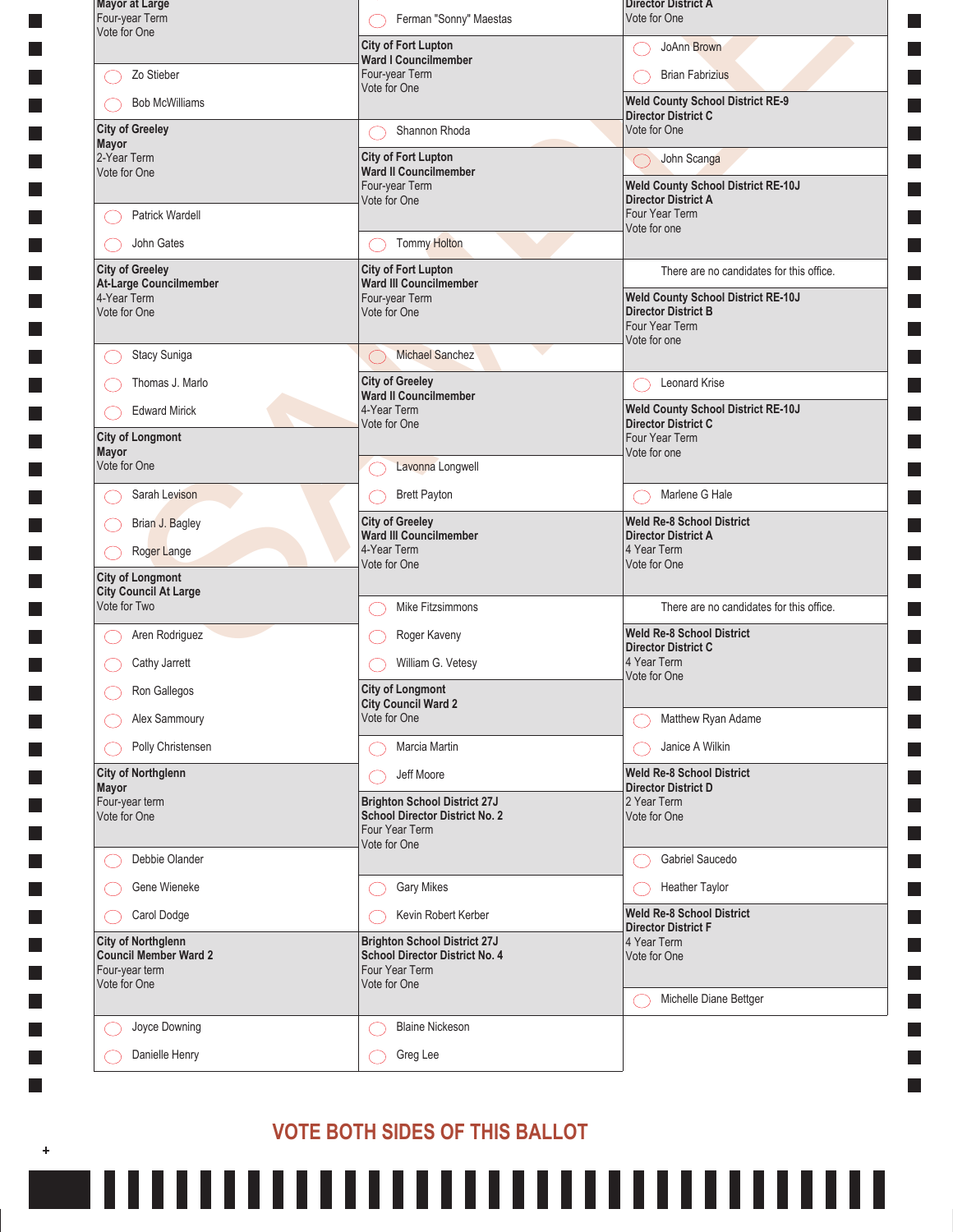| <b>Director District E</b><br>Vote for One                                            |                                                                  |                                                                    | <u>County Shenin, one County Coroner, one County Treasurer, and one County Assessor. The salary or</u><br>compensation, term of office and qualifications of such officers shall be as provided in this Charter. Notwithstanding<br>the foregoing or any other provision of this Charter to the contrary, effective January 1, 2003, the Coroner shall be             |
|---------------------------------------------------------------------------------------|------------------------------------------------------------------|--------------------------------------------------------------------|-----------------------------------------------------------------------------------------------------------------------------------------------------------------------------------------------------------------------------------------------------------------------------------------------------------------------------------------------------------------------|
| Stephen M Lydon                                                                       |                                                                  |                                                                    | appointed and the office operated in accordance with the terms of Article IV §4.1(4) of this Charter. Such                                                                                                                                                                                                                                                            |
| Michael D Wailes                                                                      |                                                                  |                                                                    | appointment shall be subject to the rules established in the personnel system described in Article IV §4-2B(2) of this<br>Charter. Notwithstanding the foregoing or any other provision of this Charter to the contrary, effective January 1,<br>2003, the Treasurer shall be appointed and the office operated in accordance with the terms of Article IV §4.1(4) of |
| <b>Pawnee School District RE-12</b><br><b>Board of Education</b>                      | IV §4-2B(2) of this Charter.                                     |                                                                    | this Charter. Such appointment shall be subject to the rules established in the personnel system described in Article                                                                                                                                                                                                                                                 |
| Four Year Term<br>Vote for Three                                                      | Section 6-3. - Vacancy.                                          |                                                                    |                                                                                                                                                                                                                                                                                                                                                                       |
|                                                                                       | Charter.                                                         |                                                                    | Vacancies in elective offices, except County Commissioners, shall be filled by the Board as provided by this                                                                                                                                                                                                                                                          |
| <b>Friedrich Ehmke</b>                                                                | Section 6-5. - Qualifications.                                   |                                                                    |                                                                                                                                                                                                                                                                                                                                                                       |
| Douglas Kent Duggan                                                                   | appointed.                                                       |                                                                    | (4) Each county office shall be the primary employment of the officer during the term for which he is elected or                                                                                                                                                                                                                                                      |
| Brenda Ann Haun                                                                       | Section 6-6. - Compensation.                                     |                                                                    |                                                                                                                                                                                                                                                                                                                                                                       |
| Mariana Rohn                                                                          |                                                                  |                                                                    | (1) Compensation of all elected officers shall be fixed by the laws of the State of Colorado.                                                                                                                                                                                                                                                                         |
| <b>Thompson School District R2-J</b>                                                  |                                                                  | ARTICLE XIII - COUNTY COUNCIL. - Repealed in its entirety.         |                                                                                                                                                                                                                                                                                                                                                                       |
| <b>Board of Education Director District B</b><br>4 Year Term                          | Section 14-7. - Limitation on Annual Tax Levy.                   |                                                                    |                                                                                                                                                                                                                                                                                                                                                                       |
| Vote for One                                                                          | (2) Increased levy; procedure.                                   |                                                                    |                                                                                                                                                                                                                                                                                                                                                                       |
|                                                                                       |                                                                  |                                                                    | (a) If the Board be of the opinion, the amount of tax limited by the preceding Section will be insufficient for the                                                                                                                                                                                                                                                   |
| Paul Bankes                                                                           |                                                                  |                                                                    | County needs for the current year, it may submit the question of an increased levy to the qualified electors of the<br>County at a general or special election called for that purpose. However, no such excess levy shall be granted                                                                                                                                 |
| <b>Thompson School District R2-J</b><br><b>Board of Education Director District E</b> | year's assessed valuation.                                       |                                                                    | which will allow a greater revenue than would be produced by applying the previous year mill levy to the current                                                                                                                                                                                                                                                      |
| 4 Year Term<br>Vote for One                                                           | (b) Repealed.                                                    |                                                                    |                                                                                                                                                                                                                                                                                                                                                                       |
|                                                                                       | Section 16-10. - Definitions.                                    |                                                                    |                                                                                                                                                                                                                                                                                                                                                                       |
| Lori Hvizda Ward                                                                      | this Section.                                                    |                                                                    | Unless the context otherwise requires, the words or phrases defined herein shall be given the meaning set forth in                                                                                                                                                                                                                                                    |
| <b>Thompson School District R2-J</b>                                                  | (11) Council - Repealed.                                         |                                                                    |                                                                                                                                                                                                                                                                                                                                                                       |
| <b>Board of Education Director District F</b><br>4 Year Term                          | (12) Councilman - Repealed.                                      |                                                                    |                                                                                                                                                                                                                                                                                                                                                                       |
| Vote for One                                                                          | Yes/For                                                          | No/Against                                                         |                                                                                                                                                                                                                                                                                                                                                                       |
| Barbara Kruse                                                                         | <b>Weld County</b>                                               |                                                                    |                                                                                                                                                                                                                                                                                                                                                                       |
| Write-in:                                                                             | <b>Referred Ballot Question 1B</b><br>Vote Yes/For or No/Against |                                                                    |                                                                                                                                                                                                                                                                                                                                                                       |
| <b>Wiggins School District RE-50J</b>                                                 |                                                                  |                                                                    | A Proposal to Repeal and Reenact Section 16-9 of the Weld County Home Rule Charter to Require all Elective                                                                                                                                                                                                                                                            |
| <b>Board of Education At Large</b><br>Four Year Term                                  | Government" of the Colorado Constitution.                        |                                                                    | Officers and Employees of the County of Weld, Colorado, to Comply With the Ethics Rules, Standards, and Penalty<br>Provisions Set Forth in the Laws of the State of Colorado Including, But Not Limited To, Article XXIX "Ethics In                                                                                                                                   |
| Vote for Two                                                                          |                                                                  |                                                                    | Shall Section 16-9 of the Weld County Home Rule Charter be repealed and reenacted to require all Elective                                                                                                                                                                                                                                                             |
| Dale E. Fleming                                                                       |                                                                  |                                                                    | Officers and employees of the County of Weld, Colorado, to comply with the ethics rules, standards, and penalty<br>provisions set forth in the laws of the State of Colorado, including, but not limited to, Article XXIX "Ethics in                                                                                                                                  |
| Sara Kopetzky                                                                         |                                                                  | Government" of the Colorado Constitution, thus reading as follows? |                                                                                                                                                                                                                                                                                                                                                                       |
| Mike Miller                                                                           | Section 16-9. - Ethics Rules and Standards.                      |                                                                    |                                                                                                                                                                                                                                                                                                                                                                       |
| Jodi L. Walker                                                                        |                                                                  |                                                                    | All Elective Officers and employees of the County of Weld, Colorado, shall comply with the ethics rules, standards,<br>and penalty provisions set forth in the laws of the State of Colorado, including, but not limited to, Article XXIX                                                                                                                             |
|                                                                                       |                                                                  |                                                                    | "Ethics in Government" of the Colorado Constitution. The Board of County Commissioners shall not have the<br>power and authority to adopt ordinances or resolutions exempting the Elective Officers and employees of the<br>County of Weld, Colorado, from the provisions of Article XXIX "Ethics in Government" of the Colorado Constitution.                        |
|                                                                                       | Yes/For                                                          | No/Against                                                         |                                                                                                                                                                                                                                                                                                                                                                       |
|                                                                                       |                                                                  |                                                                    |                                                                                                                                                                                                                                                                                                                                                                       |

ш

×.

 $\mathbb{R}^n$ 

 $\overleftrightarrow{\downarrow}$ 

П

**I** L. **The State Tale**  $\mathbf{I}$ **The State** 

 $\Box$ П П П **The State** 

 $\Box$ **The State** H П  $\mathbf{I}$  $\Box$ **Tara** П П

П **College**  $\Box$  $\Box$ П П H П

 $\Box$ П П

#### VOTE BOTH SIDES OF THIS BALLOT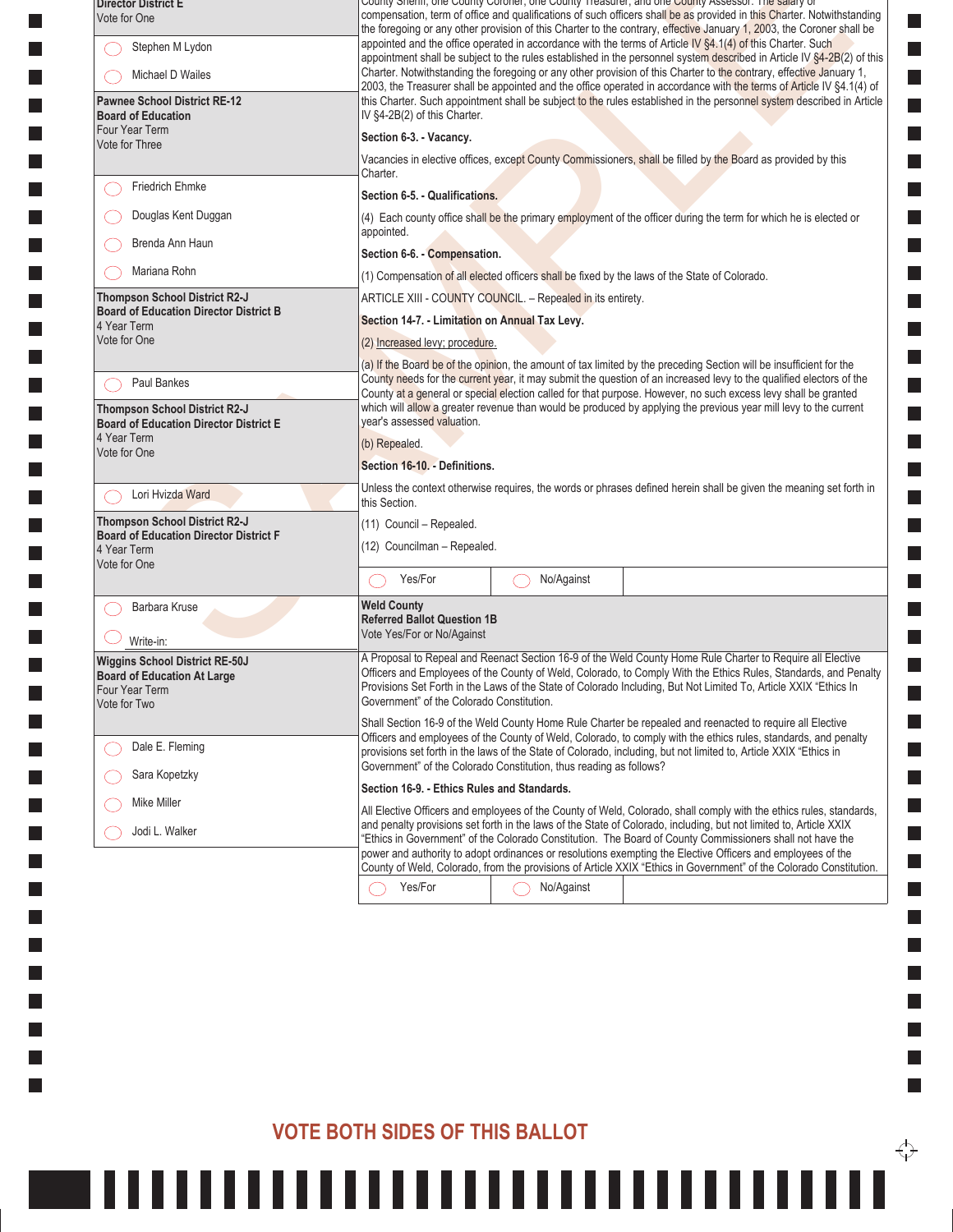| TUWN, AND STALL THE TUWN BE PERMITTED TO<br>COLLECT. RETAIN AND SPEND THE REVENUES                                |                                                            | SHALL TOWN OF FIRESTONE TAXES BE                                                                              |                                                              | <b>City of Greeley</b>                                                                                                                 |                                                            |  |
|-------------------------------------------------------------------------------------------------------------------|------------------------------------------------------------|---------------------------------------------------------------------------------------------------------------|--------------------------------------------------------------|----------------------------------------------------------------------------------------------------------------------------------------|------------------------------------------------------------|--|
| FROM SUCH TAX, INCLUDING ALL INTEREST<br>DERIVED THEREFROM, WITHOUT REGARD TO THE                                 |                                                            | INCREASED \$1,350,000 IN 2018 (FIRST FULL FISCAL<br>YEAR DOLLAR INCREASE) AND THEN ANNUALLY BY                |                                                              | <b>Ballot Question 20</b>                                                                                                              |                                                            |  |
| REVENUE RAISING, DEBT LIMITATION OR OTHER                                                                         |                                                            | SUCH ADDITIONAL AMOUNTS AS ARE RAISED                                                                         |                                                              | Vote Yes/For or No/Against                                                                                                             |                                                            |  |
| COLORADO CONSTITUTION?                                                                                            | RESTRICTIONS OF ARTICLE X, SECTION 20 OF THE               | THEREAFTER FROM THE LEVY OF AN ADDITIONAL<br>SALES AND USE TAX OF 0.6 PERCENT FOR THE                         |                                                              | City Council's authority to grant and revoke permits, be                                                                               | Shall Greeley City Charter Section 18-9, pertaining to the |  |
|                                                                                                                   |                                                            | PURPOSE OF FINANCING THE CONSTRUCTION OF                                                                      |                                                              | amended by removing it in its entirety, thereby<br>recognizing revocable permits as being better suited for                            |                                                            |  |
| Yes/For                                                                                                           | No/Against                                                 | THE NEW FIRESTONE POLICE STATION, TO<br>INCLUDE A COURT FACILITY, A MULTI-PURPOSE                             |                                                              | an administrative process described in the Code of                                                                                     |                                                            |  |
| <b>City of Brighton</b>                                                                                           |                                                            | POLICE TRAINING/COMMUNITY ROOM, AND ALL                                                                       |                                                              | Ordinances?                                                                                                                            |                                                            |  |
| <b>Ballot Issue 2J</b>                                                                                            |                                                            | NECESSARY LAND, EQUIPMENT, FURNISHINGS,<br>IMPROVEMENTS AND INCIDENTALS; AND SHALL                            |                                                              |                                                                                                                                        |                                                            |  |
| Vote Yes/For or No/Against                                                                                        |                                                            | THE SALES AND USE TAX INCREASE COMMENCE<br>JANUARY 1, 2018 AND BE IMPOSED FOR A PERIOD                        |                                                              | Yes/For                                                                                                                                | No/Against                                                 |  |
| AUTHORIZATION TO EXPAND THE TRANSACTIONS                                                                          |                                                            | NOT TO EXCEED TWENTY-FIVE YEARS, PROVIDED                                                                     |                                                              | <b>City of Greeley</b>                                                                                                                 |                                                            |  |
| TO WHICH THE CITY'S 3.75% USE TAX APPLIES TO<br>PROVIDE SERVICES AND PUBLIC FACILITIES AND                        |                                                            | THAT THE 0.6 PERCENT SALES TAX SHALL BE<br>COLLECTED UPON THE TOWN'S EXISTING SALES                           |                                                              | <b>Ballot Question 2P</b><br>Vote Yes/For or No/Against                                                                                |                                                            |  |
| AMENITIES TO CITIZENS, INCLUDING WITHOUT                                                                          |                                                            | TAX BASE, SO THAT THERE CONTINUES TO BE NO                                                                    |                                                              |                                                                                                                                        |                                                            |  |
| LIMITATION, PUBLIC SAFETY, SUPPORT SERVICES,<br>STREETS, AND PARK AND RECREATION.                                 |                                                            | TOWN SALES TAX UPON FOOD FOR DOMESTIC<br>HOME CONSUMPTION, AND THE USE TAX SHALL                              |                                                              | Shall Greeley City Charter Section 19-1 be amended to<br>reflect a change in the terms of members of the Planning                      |                                                            |  |
| SHALL CITY OF BRIGHTON TAXES BE INCREASED                                                                         |                                                            | BE COLLECTED UPON THE TOWN'S EXISTING USE                                                                     |                                                              | Commission from 5 years to 3 years in order to be<br>consistent with the other municipal boards and                                    |                                                            |  |
| BY UP TO \$4,000,000 IN 2018 AND BY WHATEVER                                                                      |                                                            | <b>TAX BASE?</b>                                                                                              |                                                              | commissions?                                                                                                                           |                                                            |  |
| AMOUNTS ARE GENERATED ANNUALLY<br>THEREAFTER, BY IMPOSING, BEGINNING JANUARY                                      |                                                            | Yes/For                                                                                                       | No/Against                                                   | Yes/For                                                                                                                                | No/Against                                                 |  |
| 1, 2018, A USE TAX OF 3.75% ON THE STORAGE OR<br>ACQUISITION CHARGES OR COSTS FOR THE                             |                                                            | $(\quad)$                                                                                                     |                                                              |                                                                                                                                        |                                                            |  |
| PRIVILEGE OF STORING, USING, OR CONSUMING                                                                         |                                                            | <b>Town of Firestone</b><br><b>Ballot Question 2B</b>                                                         |                                                              | <b>Town of Hudson</b><br><b>Ballot Issue 2Q</b>                                                                                        |                                                            |  |
| IN THE CITY ANY ARTICLES OF TANGIBLE<br>PERSONAL PROPERTY PURCHASED AT RETAIL (IN                                 |                                                            | Vote Yes/For or No/Against                                                                                    |                                                              | Vote Yes/For or No/Against                                                                                                             |                                                            |  |
| ADDITION TO THE TRANSACTIONS ALREADY                                                                              |                                                            | Shall the Town of Firestone publish ordinances by title                                                       |                                                              | SHALL TOWN OF HUDSON TAXES BE INCREASED                                                                                                |                                                            |  |
| SUBJECT TO THE USE TAX) PROVIDED THAT NO<br>SUCH TAX WILL BE IMPOSED ON PURCHASES OF                              |                                                            | only rather than publishing ordinances in full thereby<br>substantially reducing the cost of publication?     |                                                              | BY NINETY THOUSAND DOLLARS (\$90,000.00)<br>ANNUALLY IN THE FIRST FISCAL YEAR (2018), AND<br>BY WHATEVER ADDITIONAL AMOUNTS ARE RAISED |                                                            |  |
| TANGIBLE PROPERTY ON WHICH THE CITY SALES                                                                         |                                                            |                                                                                                               |                                                              |                                                                                                                                        |                                                            |  |
| TAX IS COLLECTED OR TRANSACTIONS WHICH<br>ARE OTHERWISE EXEMPTED FROM THIS TAX BY                                 |                                                            | Yes/For<br>No/Against                                                                                         |                                                              | ANNUALLY THEREAFTER THROUGH THE<br>ADOPTION OF A LODGING TAX AT THE RATE OF                                                            |                                                            |  |
| FUTURE ACTION OF THE CITY COUNCIL, WITH THE                                                                       |                                                            | <b>City of Fort Lupton</b>                                                                                    |                                                              | FOUR PERCENT (4%) ON THE PRICE PAID FOR THE                                                                                            |                                                            |  |
| REVENUES FROM SUCH TAX TO BE USED TO<br>PROVIDE SERVICES AND PUBLIC FACILITIES AND                                |                                                            | <b>Ballot Question 2C</b><br>Vote Yes/For or No/Against                                                       |                                                              | LEASING OR RENTAL OF ANY OCCUPIED HOTEL<br>ROOM, MOTEL ROOM, LODGING HOUSE, BED AND                                                    |                                                            |  |
| AMENITIES TO CITIZENS, INCLUDING WITHOUT                                                                          |                                                            | Without increasing taxes, and to restore local authority                                                      |                                                              | BREAKFAST, OR OTHER ACCOMMODATION, AND                                                                                                 |                                                            |  |
| LIMITATION, PUBLIC SAFETY, SUPPORT SERVICES,<br>STREETS, AND PARK AND RECREATION; AND                             |                                                            | that was denied in 2005 to all local governments by the                                                       |                                                              | SHALL ALL REVENUES DERIVED FROM SUCH<br>LODGING TAX BE USED FOR PARK AND                                                               |                                                            |  |
| SHALL THE CITY BE AUTHORIZED TO COLLECT,<br>RETAIN AND SPEND ALL REVENUES IT RECEIVES                             |                                                            | Colorado legislature, shall the City of Fort Lupton be<br>authorized to provide high-speed internet (advanced |                                                              | RECREATION USES, ECONOMIC DEVELOPMENT<br>AND ASSOCIATED EVENTS, AND GENERAL                                                            |                                                            |  |
| FROM SUCH TAX AND INVESTMENT INCOME                                                                               |                                                            | services), telecommunications services, and/or cable                                                          |                                                              | GOVERNMENTAL PURPOSES, AND SHALL THE                                                                                                   |                                                            |  |
| THEREON, AS A VOTER APPROVED REVENUE<br>CHANGE UNDER ARTICLE X, SECTION 20 OF THE                                 |                                                            | Colorado Revised Statutes including but not limited to                                                        | television services as defined by C.R.S. 29-27-102 of the    | TOWN BE AUTHORIZED TO COLLECT, RETAIN AND<br>SPEND SUCH TAX REVENUES, INCLUDING FOR                                                    |                                                            |  |
| COLORADO CONSTITUTION?                                                                                            |                                                            | any new or improved high bandwidth services based                                                             |                                                              | EACH YEAR, ANY INVESTMENT EARNINGS AND                                                                                                 |                                                            |  |
|                                                                                                                   |                                                            | with public and/or private sector partners, to residents,                                                     | upon future technologies, either directly, and/or indirectly | INTEREST ON SUCH REVENUES, AS A VOTER<br>APPROVED REVENUE CHANGE UNDER ARTICLE X,                                                      |                                                            |  |
| Yes/For                                                                                                           | No/Against                                                 | businesses, schools, libraries, nonprofit entities and<br>other users of such services?                       |                                                              | SECTION 20, OF THE COLORADO CONSTITUTION                                                                                               |                                                            |  |
| <b>City of Dacono</b>                                                                                             |                                                            |                                                                                                               |                                                              | OR ANY OTHER LAW?                                                                                                                      |                                                            |  |
| <b>Ballot Question 2F</b><br>Vote Yes/For or No/Against                                                           |                                                            | Yes/For                                                                                                       | No/Against                                                   | Yes/For                                                                                                                                | No/Against                                                 |  |
| Shall the City of Dacono Home Rule Charter concerning                                                             |                                                            | <b>City of Greeley</b>                                                                                        |                                                              | <b>Town of Lochbuie</b>                                                                                                                |                                                            |  |
| city council meetings be amended to allow the city                                                                |                                                            | <b>Ballot Issue 2K</b>                                                                                        |                                                              | <b>Ballot Issue 2D</b>                                                                                                                 |                                                            |  |
| council to prescribe by its rules the day and hour of its<br>meetings, which shall be held regularly, rather than |                                                            | Vote Yes/For or No/Against                                                                                    |                                                              | Vote Yes/For or No/Against                                                                                                             |                                                            |  |
| requiring a minimum of two meetings each month?                                                                   |                                                            | SALES AND USE TAX REVENUE CHANGE                                                                              |                                                              | WITHOUT CREATING ANY NEW TAXES OR                                                                                                      |                                                            |  |
| Yes/For                                                                                                           | No/Against                                                 | WITHOUT CHANGING THE RATE OF ANY EXISTING                                                                     |                                                              | INCREASING ANY TAX RATE, FOR PROPERTY TAX<br>REVENUE COLLECTED IN CALENDAR YEAR 2017                                                   |                                                            |  |
|                                                                                                                   |                                                            | CITY SALES OR USE TAX, SHALL THE CITY OF<br>GREELEY BE AUTHORIZED TO KEEP AND SPEND                           |                                                              | AND ALL FUTURE PROPERTY TAX REVENUE.                                                                                                   | SHALL THE TOWN OF LOCHBUIE BE PERMITTED TO                 |  |
| <b>City of Dacono</b><br><b>Ballot Question 2G</b>                                                                |                                                            | ALL REVENUES COLLECTED FROM THE .65%<br>SALES AND USE TAX INCREASE APPROVED FOR                               |                                                              |                                                                                                                                        | LEVY, RETAIN AND SPEND SUCH TOWN REVENUES                  |  |
| Vote Yes/For or No/Against                                                                                        |                                                            | STREET-RELATED IMPROVEMENTS AND REPAIRS                                                                       |                                                              | WITHOUT THE LIMITATIONS THAT WOULD                                                                                                     | OTHERWISE BE IMPOSED BY THE 5.5% LIMITATION                |  |
| Shall the City of Dacono Home Rule Charter concerning                                                             |                                                            | AT THE ELECTION HELD NOVEMBER 3, 2015,<br>TOGETHER WITH ANY INVESTMENT EARNINGS                               |                                                              | UNDER C.R.S. SECTION 29-1-301?                                                                                                         |                                                            |  |
| the mayor pro-tem be amended to provide the council<br>shall appoint from among its members a mayor pro-tem       |                                                            | THEREON, AS A VOTER-APPROVED REVENUE                                                                          |                                                              | Yes/For                                                                                                                                |                                                            |  |
|                                                                                                                   | at the first meeting following certification of election   | CHANGE AND AN EXCEPTION TO ANY LIMITS<br>WHICH COULD OTHERWISE APPLY?                                         |                                                              |                                                                                                                                        | No/Against                                                 |  |
|                                                                                                                   |                                                            |                                                                                                               |                                                              |                                                                                                                                        |                                                            |  |
|                                                                                                                   |                                                            |                                                                                                               |                                                              |                                                                                                                                        |                                                            |  |
| results, and to eliminate the requirement that the mayor<br>and commissions at least once each year?              | pro-tem ensure the city council meets with all city boards | Yes/For                                                                                                       | No/Against                                                   |                                                                                                                                        |                                                            |  |
| Yes/For                                                                                                           | No/Against                                                 |                                                                                                               |                                                              |                                                                                                                                        |                                                            |  |

## VOTE BOTH SIDES OF THIS BALLOT

 $\mathbb{R}^n$ 

**Tara Tara Tara Tara**  $\mathbf{I}$ П П  $\Box$ П П **The State** I. П I. П **The State** П П П  $\mathbf{I}$ П П **The State The State** П П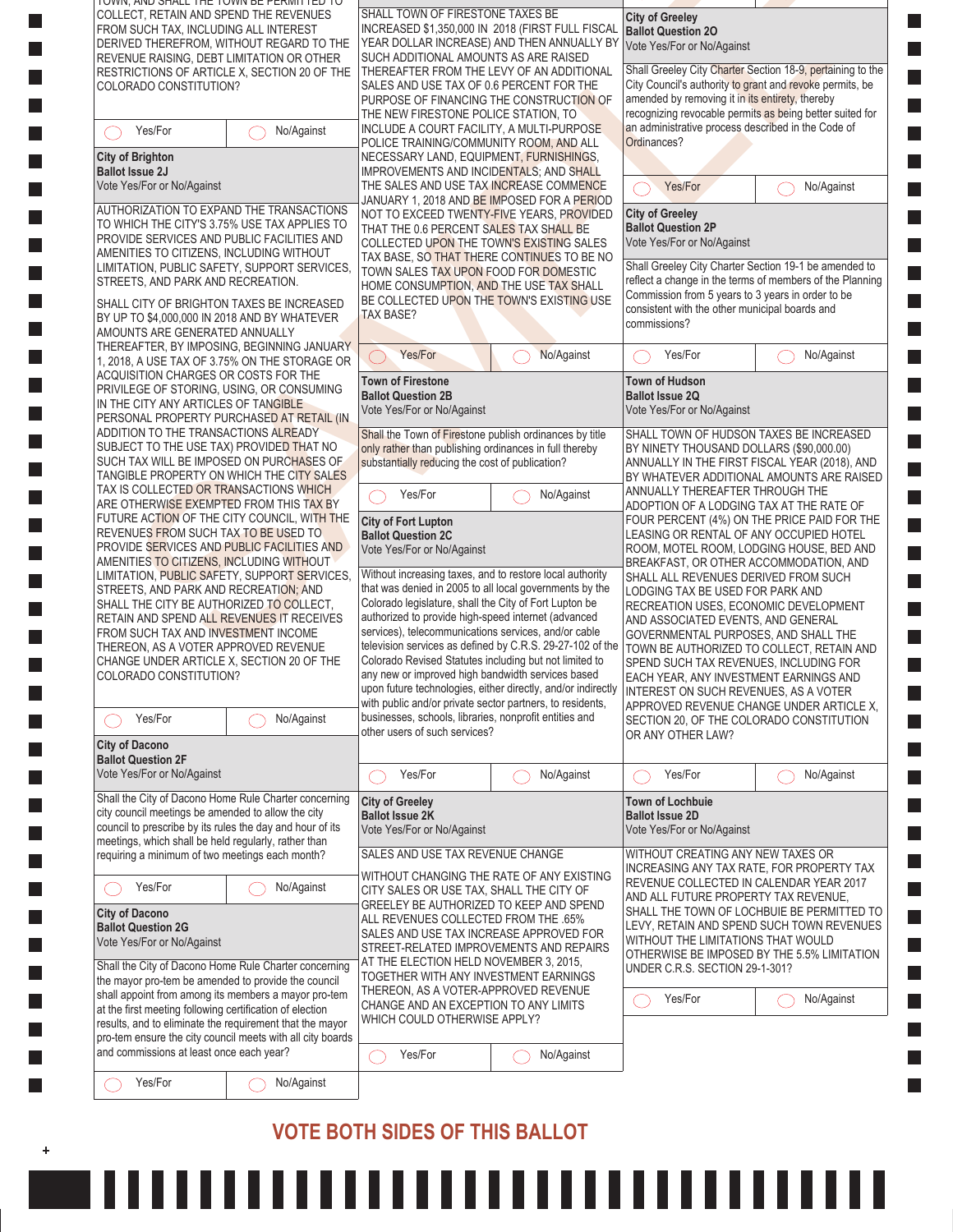| the construction of a water storage reservoir as part of<br>BY THE BOARD OF TRUSTEES; SUCH DEBT TO BE<br>the Windy Gap Firming Project at a participation level not<br>PAID FROM ANY LEGALLY AVAILABLE MONEYS OF<br>to exceed 10,000 acre-feet; and shall the debt be<br>THE TOWN, INCLUDING THE PROCEEDS OF AD<br>evidenced by bonds, loan agreements, or other financial<br>VALOREM TAXES LEVIED ON ALL TAXABLE<br>obligations payable solely from the City's water utility<br>PROPERTY OF THE TOWN FOR THE PURPOSE OF<br>enterprise revenues and be issued at one time or in a<br>PAYING SUCH DEBT AT A MAXIMUM ANNUAL RATE<br>series at a price above, below or equal to the principal<br>OF 12 MILLS (SUCH MAXIMUM RATE TO BE<br>amount of such debt and with such terms and conditions.<br>SUBJECT TO ADJUSTMENT BY THE BOARD OF<br>including provisions for redemption prior to maturity with<br>TRUSTEES IN THE EVENT THAT THE METHOD OF<br>or without payment of premium, as the City Council may<br>CALCULATING ASSESSED VALUATION IS CHANGED<br>determine?<br>SO THAT TO THE EXTENT POSSIBLE THE AD<br>VALOREM TAXES DERIVED FROM SUCH MAXIMUM<br>RATE ARE NEITHER INCREASED NOR DECREASED<br>No<br>Yes<br>AS A RESULT OF SUCH CHANGE); AND SHALL THE<br>PROCEEDS OF ANY SUCH DEBT AND THE<br><b>City of Longmont</b><br>REVENUE FROM SUCH TAXES, ANY OTHER<br><b>Ballot Question 2K</b><br>REVENUE USED TO PAY SUCH DEBT AND<br>Vote Yes or No<br><b>INVESTMENT EARNINGS THEREON BE COLLECTED.</b><br>Shall Municipal Judge Robert J. Frick be retained in<br>RETAINED AND SPENT BY THE TOWN AS A<br>office for two (2) years?<br>VOTER-APPROVED REVENUE CHANGE WITHOUT<br>REGARD TO ANY SPENDING, REVENUE-RAISING<br>OR OTHER LIMITATION CONTAINED IN ARTICLE X,<br>Yes<br>No<br>SECTION 20 OF THE COLORADO CONSTITUTION.<br>OR IN C.R.S. SECTION 29-1-301?<br><b>City of Northglenn</b><br><b>Ballot Issue 2F</b><br>Vote Yes or No<br>Yes/For<br>No/Against<br>MILL LEVY EXTENSION<br><b>City of Longmont</b><br><b>Ballot Issue 2H</b><br>WITHOUT RAISING ADDITIONAL TAXES, SHALL THE<br>Vote Yes or No<br>EXISTING CITY 4.000 MILL PROPERTY TAX BE<br>EXTENDED AS A VOTER APPROVED REVENUE<br>SHALL CITY OF LONGMONT TAXES BE INCREASED<br>CHANGE WITHOUT A SUNSET CLAUSE, THE<br>\$6.2 MILLION ANNUALLY IN THE FIRST FULL YEAR<br>PROCEEDS OF SUCH MILL LEVY EXTENSION TO BE<br>AND BY SUCH AMOUNTS AS ARE RAISED<br>USED EXCLUSIVELY FOR THE REHABILITATION<br>ANNUALLY THEREAFTER BY INCREASING THE CITY<br>AND RECONSTRUCTION OF CITY STREETS, WHICH<br>SALES AND USE TAX RATE FROM 3.275 PERCENT<br>SHALL BE LIMITED TO DESIGNING, ENGINEERING,<br>TO 3.53 PERCENT, WHICH IS AN INCREASE OF TWO<br>PAVING AND CONSTRUCTING SUCH STREET<br>AND FIFTY-FIVE ONE HUNDRETH CENTS ON EACH<br>IMPROVEMENTS, INCLUDING APPURTENANT AND<br>TEN DOLLAR PURCHASE, BEGINNING JANUARY 1,<br>NECESSARY DRAINAGE, PEDESTRIAN AND<br>2018, WITH PROCEEDS USED EXCLUSIVELY TO<br>LANDSCAPE IMPROVEMENTS, AND NECESSARY<br>INCREASE THE LEVEL OF SERVICE FOR PUBLIC<br>AND INCIDENTAL MODIFICATIONS TO UTILITIES?<br>SAFETY IN THE CITY OF LONGMONT, INCLUDING,<br>BUT NOT LIMITED TO:<br>POLICE OFFICERS AND PERSONNEL FOR<br>Yes<br>No<br>٠<br>TRAFFIC ENFORCEMENT AND TO<br><b>City of Northglenn</b><br>INVESTIGATE SEX ASSAULTS;<br><b>Ballot Question 2G</b><br>POLICE OFFICERS TO ENSURE SAFETY OF<br>٠<br>Vote Yes or No<br>OFFICERS AND TO IMPROVE EMERGENCY<br>RESPONSE;<br>Amend Article V of the Charter regarding Initiative and<br><b>EMERGENCY DISPATCHERS FOR 911</b><br>$\bullet$<br>Referendum<br>RESPONSE;<br>FIREFIGHTERS TO ENSURE SAFE AND<br>Shall the City of Northglenn Home Rule Charter, Article<br>٠<br>SUFFICIENT RESPONSE TO EMERGENCIES;<br>V, Section 5.3, be amended by the addition of a new<br>PERSONNEL TO SUPPORT EMERGENCY<br>subsection (e) to read as follows?<br>٠<br>PUBLIC SAFETY RESPONDERS; AND<br>Section 5.3 Petitions:<br>POLICE AND FIRE EQUIPMENT AND<br>$\bullet$<br>FACILITIES TO ENSURE SAFETY;<br>Time for Filing Initiative Petitions. Initiative petitions<br>(e)<br>SHALL THE REVENUES FROM SUCH TAX AND ANY<br>must be filed within one hundred eighty (180) days after<br>INVESTMENT INCOME EARNED FROM SUCH<br>issuance of the petition blanks to the petitioners'<br>REVENUES BE COLLECTED AND SPENT AS A<br>committee.<br>VOTER-APPROVED REVENUE CHANGE UNDER<br>Yes<br>No<br>SECTION 20 OF ARTICLE X OF THE COLORADO<br>CONSTITUTION; AND SHALL ORDINANCE O-2017-46,<br><b>City of Northglenn</b><br>WHICH INCREASES THE SALES AND USE TAX<br><b>Ballot Question 2H</b><br>RATE, BE APPROVED?<br>Vote Yes or No<br>Repeal Section 8.17<br>Yes<br>No<br>Shall the City of Northglenn Home Rule Charter be<br>amended by the deletion of Section 8.17 in its entirety,<br>which shall have the effect of eliminating a combined<br>water and sewer utility fund as a Charter requirement?<br>Yes<br>No |  |  |  |
|-------------------------------------------------------------------------------------------------------------------------------------------------------------------------------------------------------------------------------------------------------------------------------------------------------------------------------------------------------------------------------------------------------------------------------------------------------------------------------------------------------------------------------------------------------------------------------------------------------------------------------------------------------------------------------------------------------------------------------------------------------------------------------------------------------------------------------------------------------------------------------------------------------------------------------------------------------------------------------------------------------------------------------------------------------------------------------------------------------------------------------------------------------------------------------------------------------------------------------------------------------------------------------------------------------------------------------------------------------------------------------------------------------------------------------------------------------------------------------------------------------------------------------------------------------------------------------------------------------------------------------------------------------------------------------------------------------------------------------------------------------------------------------------------------------------------------------------------------------------------------------------------------------------------------------------------------------------------------------------------------------------------------------------------------------------------------------------------------------------------------------------------------------------------------------------------------------------------------------------------------------------------------------------------------------------------------------------------------------------------------------------------------------------------------------------------------------------------------------------------------------------------------------------------------------------------------------------------------------------------------------------------------------------------------------------------------------------------------------------------------------------------------------------------------------------------------------------------------------------------------------------------------------------------------------------------------------------------------------------------------------------------------------------------------------------------------------------------------------------------------------------------------------------------------------------------------------------------------------------------------------------------------------------------------------------------------------------------------------------------------------------------------------------------------------------------------------------------------------------------------------------------------------------------------------------------------------------------------------------------------------------------------------------------------------------------------------------------------------------------------------------------------------------------------------------------------------------------------------------------------------------------------------------------------------------------------------------------------------------------------------------------------------------------------------------------------------------------------------------------------------------------------------------------------------------------------------------------------------------------------------------------------------------------------------------------------------------------------------------------------------------------------------------------------------------------------------------------------------------------------------------------------------------------------------------------------------------------------------------------------------------------------------------------------------------------------------------------------------------------------------------------------------------------------------------------------------------------------------------------------------------------------------------------------------------------------------------------------|--|--|--|
|                                                                                                                                                                                                                                                                                                                                                                                                                                                                                                                                                                                                                                                                                                                                                                                                                                                                                                                                                                                                                                                                                                                                                                                                                                                                                                                                                                                                                                                                                                                                                                                                                                                                                                                                                                                                                                                                                                                                                                                                                                                                                                                                                                                                                                                                                                                                                                                                                                                                                                                                                                                                                                                                                                                                                                                                                                                                                                                                                                                                                                                                                                                                                                                                                                                                                                                                                                                                                                                                                                                                                                                                                                                                                                                                                                                                                                                                                                                                                                                                                                                                                                                                                                                                                                                                                                                                                                                                                                                                                                                                                                                                                                                                                                                                                                                                                                                                                                                                                                         |  |  |  |
|                                                                                                                                                                                                                                                                                                                                                                                                                                                                                                                                                                                                                                                                                                                                                                                                                                                                                                                                                                                                                                                                                                                                                                                                                                                                                                                                                                                                                                                                                                                                                                                                                                                                                                                                                                                                                                                                                                                                                                                                                                                                                                                                                                                                                                                                                                                                                                                                                                                                                                                                                                                                                                                                                                                                                                                                                                                                                                                                                                                                                                                                                                                                                                                                                                                                                                                                                                                                                                                                                                                                                                                                                                                                                                                                                                                                                                                                                                                                                                                                                                                                                                                                                                                                                                                                                                                                                                                                                                                                                                                                                                                                                                                                                                                                                                                                                                                                                                                                                                         |  |  |  |
|                                                                                                                                                                                                                                                                                                                                                                                                                                                                                                                                                                                                                                                                                                                                                                                                                                                                                                                                                                                                                                                                                                                                                                                                                                                                                                                                                                                                                                                                                                                                                                                                                                                                                                                                                                                                                                                                                                                                                                                                                                                                                                                                                                                                                                                                                                                                                                                                                                                                                                                                                                                                                                                                                                                                                                                                                                                                                                                                                                                                                                                                                                                                                                                                                                                                                                                                                                                                                                                                                                                                                                                                                                                                                                                                                                                                                                                                                                                                                                                                                                                                                                                                                                                                                                                                                                                                                                                                                                                                                                                                                                                                                                                                                                                                                                                                                                                                                                                                                                         |  |  |  |
|                                                                                                                                                                                                                                                                                                                                                                                                                                                                                                                                                                                                                                                                                                                                                                                                                                                                                                                                                                                                                                                                                                                                                                                                                                                                                                                                                                                                                                                                                                                                                                                                                                                                                                                                                                                                                                                                                                                                                                                                                                                                                                                                                                                                                                                                                                                                                                                                                                                                                                                                                                                                                                                                                                                                                                                                                                                                                                                                                                                                                                                                                                                                                                                                                                                                                                                                                                                                                                                                                                                                                                                                                                                                                                                                                                                                                                                                                                                                                                                                                                                                                                                                                                                                                                                                                                                                                                                                                                                                                                                                                                                                                                                                                                                                                                                                                                                                                                                                                                         |  |  |  |
|                                                                                                                                                                                                                                                                                                                                                                                                                                                                                                                                                                                                                                                                                                                                                                                                                                                                                                                                                                                                                                                                                                                                                                                                                                                                                                                                                                                                                                                                                                                                                                                                                                                                                                                                                                                                                                                                                                                                                                                                                                                                                                                                                                                                                                                                                                                                                                                                                                                                                                                                                                                                                                                                                                                                                                                                                                                                                                                                                                                                                                                                                                                                                                                                                                                                                                                                                                                                                                                                                                                                                                                                                                                                                                                                                                                                                                                                                                                                                                                                                                                                                                                                                                                                                                                                                                                                                                                                                                                                                                                                                                                                                                                                                                                                                                                                                                                                                                                                                                         |  |  |  |
|                                                                                                                                                                                                                                                                                                                                                                                                                                                                                                                                                                                                                                                                                                                                                                                                                                                                                                                                                                                                                                                                                                                                                                                                                                                                                                                                                                                                                                                                                                                                                                                                                                                                                                                                                                                                                                                                                                                                                                                                                                                                                                                                                                                                                                                                                                                                                                                                                                                                                                                                                                                                                                                                                                                                                                                                                                                                                                                                                                                                                                                                                                                                                                                                                                                                                                                                                                                                                                                                                                                                                                                                                                                                                                                                                                                                                                                                                                                                                                                                                                                                                                                                                                                                                                                                                                                                                                                                                                                                                                                                                                                                                                                                                                                                                                                                                                                                                                                                                                         |  |  |  |
|                                                                                                                                                                                                                                                                                                                                                                                                                                                                                                                                                                                                                                                                                                                                                                                                                                                                                                                                                                                                                                                                                                                                                                                                                                                                                                                                                                                                                                                                                                                                                                                                                                                                                                                                                                                                                                                                                                                                                                                                                                                                                                                                                                                                                                                                                                                                                                                                                                                                                                                                                                                                                                                                                                                                                                                                                                                                                                                                                                                                                                                                                                                                                                                                                                                                                                                                                                                                                                                                                                                                                                                                                                                                                                                                                                                                                                                                                                                                                                                                                                                                                                                                                                                                                                                                                                                                                                                                                                                                                                                                                                                                                                                                                                                                                                                                                                                                                                                                                                         |  |  |  |
|                                                                                                                                                                                                                                                                                                                                                                                                                                                                                                                                                                                                                                                                                                                                                                                                                                                                                                                                                                                                                                                                                                                                                                                                                                                                                                                                                                                                                                                                                                                                                                                                                                                                                                                                                                                                                                                                                                                                                                                                                                                                                                                                                                                                                                                                                                                                                                                                                                                                                                                                                                                                                                                                                                                                                                                                                                                                                                                                                                                                                                                                                                                                                                                                                                                                                                                                                                                                                                                                                                                                                                                                                                                                                                                                                                                                                                                                                                                                                                                                                                                                                                                                                                                                                                                                                                                                                                                                                                                                                                                                                                                                                                                                                                                                                                                                                                                                                                                                                                         |  |  |  |
|                                                                                                                                                                                                                                                                                                                                                                                                                                                                                                                                                                                                                                                                                                                                                                                                                                                                                                                                                                                                                                                                                                                                                                                                                                                                                                                                                                                                                                                                                                                                                                                                                                                                                                                                                                                                                                                                                                                                                                                                                                                                                                                                                                                                                                                                                                                                                                                                                                                                                                                                                                                                                                                                                                                                                                                                                                                                                                                                                                                                                                                                                                                                                                                                                                                                                                                                                                                                                                                                                                                                                                                                                                                                                                                                                                                                                                                                                                                                                                                                                                                                                                                                                                                                                                                                                                                                                                                                                                                                                                                                                                                                                                                                                                                                                                                                                                                                                                                                                                         |  |  |  |
|                                                                                                                                                                                                                                                                                                                                                                                                                                                                                                                                                                                                                                                                                                                                                                                                                                                                                                                                                                                                                                                                                                                                                                                                                                                                                                                                                                                                                                                                                                                                                                                                                                                                                                                                                                                                                                                                                                                                                                                                                                                                                                                                                                                                                                                                                                                                                                                                                                                                                                                                                                                                                                                                                                                                                                                                                                                                                                                                                                                                                                                                                                                                                                                                                                                                                                                                                                                                                                                                                                                                                                                                                                                                                                                                                                                                                                                                                                                                                                                                                                                                                                                                                                                                                                                                                                                                                                                                                                                                                                                                                                                                                                                                                                                                                                                                                                                                                                                                                                         |  |  |  |
|                                                                                                                                                                                                                                                                                                                                                                                                                                                                                                                                                                                                                                                                                                                                                                                                                                                                                                                                                                                                                                                                                                                                                                                                                                                                                                                                                                                                                                                                                                                                                                                                                                                                                                                                                                                                                                                                                                                                                                                                                                                                                                                                                                                                                                                                                                                                                                                                                                                                                                                                                                                                                                                                                                                                                                                                                                                                                                                                                                                                                                                                                                                                                                                                                                                                                                                                                                                                                                                                                                                                                                                                                                                                                                                                                                                                                                                                                                                                                                                                                                                                                                                                                                                                                                                                                                                                                                                                                                                                                                                                                                                                                                                                                                                                                                                                                                                                                                                                                                         |  |  |  |
|                                                                                                                                                                                                                                                                                                                                                                                                                                                                                                                                                                                                                                                                                                                                                                                                                                                                                                                                                                                                                                                                                                                                                                                                                                                                                                                                                                                                                                                                                                                                                                                                                                                                                                                                                                                                                                                                                                                                                                                                                                                                                                                                                                                                                                                                                                                                                                                                                                                                                                                                                                                                                                                                                                                                                                                                                                                                                                                                                                                                                                                                                                                                                                                                                                                                                                                                                                                                                                                                                                                                                                                                                                                                                                                                                                                                                                                                                                                                                                                                                                                                                                                                                                                                                                                                                                                                                                                                                                                                                                                                                                                                                                                                                                                                                                                                                                                                                                                                                                         |  |  |  |
|                                                                                                                                                                                                                                                                                                                                                                                                                                                                                                                                                                                                                                                                                                                                                                                                                                                                                                                                                                                                                                                                                                                                                                                                                                                                                                                                                                                                                                                                                                                                                                                                                                                                                                                                                                                                                                                                                                                                                                                                                                                                                                                                                                                                                                                                                                                                                                                                                                                                                                                                                                                                                                                                                                                                                                                                                                                                                                                                                                                                                                                                                                                                                                                                                                                                                                                                                                                                                                                                                                                                                                                                                                                                                                                                                                                                                                                                                                                                                                                                                                                                                                                                                                                                                                                                                                                                                                                                                                                                                                                                                                                                                                                                                                                                                                                                                                                                                                                                                                         |  |  |  |
|                                                                                                                                                                                                                                                                                                                                                                                                                                                                                                                                                                                                                                                                                                                                                                                                                                                                                                                                                                                                                                                                                                                                                                                                                                                                                                                                                                                                                                                                                                                                                                                                                                                                                                                                                                                                                                                                                                                                                                                                                                                                                                                                                                                                                                                                                                                                                                                                                                                                                                                                                                                                                                                                                                                                                                                                                                                                                                                                                                                                                                                                                                                                                                                                                                                                                                                                                                                                                                                                                                                                                                                                                                                                                                                                                                                                                                                                                                                                                                                                                                                                                                                                                                                                                                                                                                                                                                                                                                                                                                                                                                                                                                                                                                                                                                                                                                                                                                                                                                         |  |  |  |
|                                                                                                                                                                                                                                                                                                                                                                                                                                                                                                                                                                                                                                                                                                                                                                                                                                                                                                                                                                                                                                                                                                                                                                                                                                                                                                                                                                                                                                                                                                                                                                                                                                                                                                                                                                                                                                                                                                                                                                                                                                                                                                                                                                                                                                                                                                                                                                                                                                                                                                                                                                                                                                                                                                                                                                                                                                                                                                                                                                                                                                                                                                                                                                                                                                                                                                                                                                                                                                                                                                                                                                                                                                                                                                                                                                                                                                                                                                                                                                                                                                                                                                                                                                                                                                                                                                                                                                                                                                                                                                                                                                                                                                                                                                                                                                                                                                                                                                                                                                         |  |  |  |
|                                                                                                                                                                                                                                                                                                                                                                                                                                                                                                                                                                                                                                                                                                                                                                                                                                                                                                                                                                                                                                                                                                                                                                                                                                                                                                                                                                                                                                                                                                                                                                                                                                                                                                                                                                                                                                                                                                                                                                                                                                                                                                                                                                                                                                                                                                                                                                                                                                                                                                                                                                                                                                                                                                                                                                                                                                                                                                                                                                                                                                                                                                                                                                                                                                                                                                                                                                                                                                                                                                                                                                                                                                                                                                                                                                                                                                                                                                                                                                                                                                                                                                                                                                                                                                                                                                                                                                                                                                                                                                                                                                                                                                                                                                                                                                                                                                                                                                                                                                         |  |  |  |
|                                                                                                                                                                                                                                                                                                                                                                                                                                                                                                                                                                                                                                                                                                                                                                                                                                                                                                                                                                                                                                                                                                                                                                                                                                                                                                                                                                                                                                                                                                                                                                                                                                                                                                                                                                                                                                                                                                                                                                                                                                                                                                                                                                                                                                                                                                                                                                                                                                                                                                                                                                                                                                                                                                                                                                                                                                                                                                                                                                                                                                                                                                                                                                                                                                                                                                                                                                                                                                                                                                                                                                                                                                                                                                                                                                                                                                                                                                                                                                                                                                                                                                                                                                                                                                                                                                                                                                                                                                                                                                                                                                                                                                                                                                                                                                                                                                                                                                                                                                         |  |  |  |

П

. I. **The State** П  $\mathbf{I}$ **The State** 

 $\Box$ П П П **Tara**  $\Box$ П П H П  $\mathbf{I}$  $\Box$  $\Box$ П П П П **College** П  $\Box$ П П H П

 $\Box$ П П

#### VOTE BOTH SIDES OF THIS BALLOT



 $\mathcal{L}_{\mathcal{A}}$ 

 $\overleftrightarrow{\cdot}$ 

П